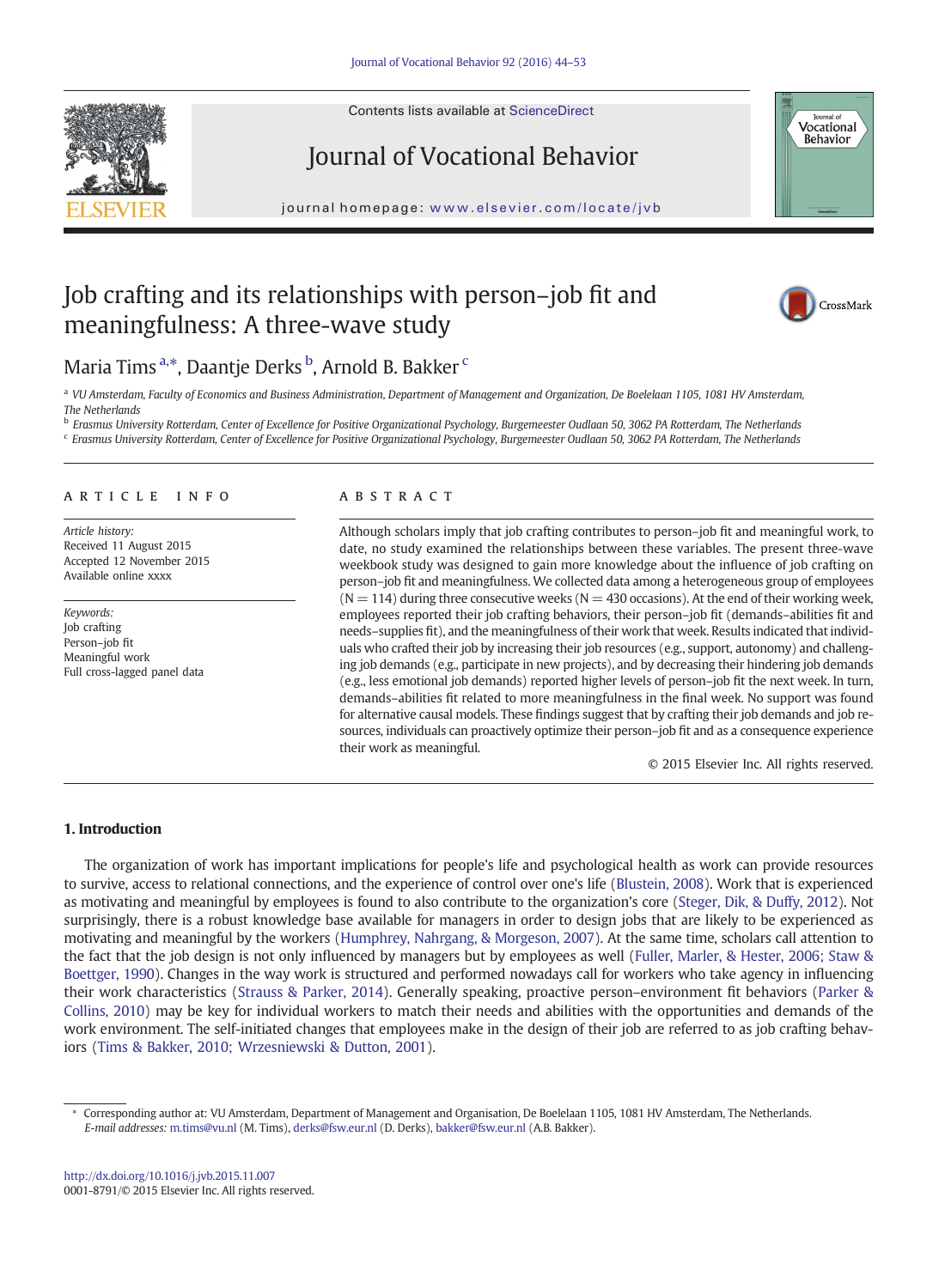Especially in the context of the changing nature of work, job crafting may be important. For example, when organizations restructure by means of outsourcing production processes or when they embrace the concept of new ways of working and allow employees to work from other places than the office, these changes are likely to affect the work environment. Meaningful work processes may be eliminated and also meaningful social connections may be less likely to occur without effort. Work environments that are characterized by such changes may become detrimental to employees' needs, values, and sense of organizational well-being [\(Sarros, Tanewski, Winter, Santora, & Densten, 2002](#page-8-0)). However, when employees engage in job crafting, they can create ways to regain meaning in their work by changing tasks or creating opportunities for interpersonal contact. The goal of the present study is to examine whether job crafting indeed relates to meaningfulness, through person–job fit.

The present study contributes to the existing literature in several important ways. First, although Wrzesniewski and colleagues [\(Berg,](#page-8-0) Wrzesniewski, & Dutton, 2010; Wrzesniewski & Dutton, 2001) proposed meaningfulness as an important reason for job crafting, research has mainly focused on other (albeit important) job crafting outcomes such as employee work engagement, job performance, and organizational commitment (e.g., [Leana, Appelbaum, & Shevchuk, 2009; Tims, Bakker, & Derks, 2013\)](#page-8-0). This means that the way job crafting affects meaningfulness remains untested while it is important to see whether employees who take the initiative to change their work characteristics are indeed increasing the meaningfulness of their work ([Kira & Balkin, 2014](#page-8-0)). Therefore, we empirically test the assumption of [Wrzesniewski and Dutton's \(2001\)](#page-9-0) job crafting model that job crafting is a proactive strategy to make work more meaningful.

A second contribution of the present study is that similar to the relationship between job crafting and meaningful work, the job crafting literature also refers repeatedly to increased person–job fit as an outcome of job crafting [\(Berg, Dutton, & Wrzesniewski,](#page-8-0) [2013; Wrzesniewski & Dutton, 2001](#page-8-0)). To our knowledge, this relationship has not received much research attention as well. Only recently, [Chen, Yen, and Tsai \(2014\)](#page-8-0) found support for a positive relationship between individual and collaborative job crafting and person–job fit in a cross-sectional sample of 246 Taiwanese workers. In addition, [Lu, Wang, Lu, Du, and Bakker \(2014\)](#page-8-0) reported a twowave study in which data was collected among 350 Chinese participants over a three-month time interval. These authors showed that increases in physical job crafting (e.g., autonomy, job variety) were related to increases in demands–abilities fit, while increases in relational job crafting (e.g., more contact with other people in the job) were related to increases in needs–supplies fit. Hence, there is preliminary evidence that job crafting is related to person–job fit, but the present study further accumulates knowledge on this issue by using a three-wave study design in which job crafting and person–job fit are temporarily separated.

Thus, the third contribution is to examine the temporal order of the job crafting model proposing that job crafting first improves person–job fit, which then influences the meaningfulness of work. Because job crafting is found to occur even on a daily basis (e.g., [Petrou, Demerouti, Peeters, Schaufeli, & Hetland, 2012; Tims, Bakker, & Derks, 2014\)](#page-8-0), and individuals regularly evaluate the fit of their work with their own characteristics [\(Walsh & Gordon, 2008](#page-9-0)), we opted for a three-wave design with one week in-between the measurement occasions. This time frame allowed individuals enough time to craft their job and also to experience whether their job aligned with themselves and was meaningful.

#### 1.1. Job crafting and person–job fit

Employee job crafting refers to changes employees make in their job on their own initiative. These changes can relate to the tasks individuals perform at work, to the social characteristics of the job, and to the way individuals think about their job ([Wrzesniewski & Dutton, 2001\)](#page-9-0). Examples of task crafting are employees taking on additional tasks, changing ways in which tasks are performed, and reducing the scope of their tasks. In addition to changing job tasks, employees may also change the relational boundaries of their work by altering the number and quality of interactions with other people while working. Finally, individuals may alter their view of work using cognitive crafting.

Furthermore, [Wrzesniewski and Dutton \(2001\)](#page-9-0) argued that job crafting is different from job design perspectives that have dominated the organizational psychology literature. Job design perspectives assume that employees respond to the job as it has been redesigned by managers, while job crafting implies that employees continuously shape and influence the design of their jobs while performing their job. Adopting the view that job crafting complements job design [\(Wrzesniewski & Dutton, 2001](#page-9-0)), scholars have used the influential Job Demands-Resources (JD-R) theory ([Bakker & Demerouti, 2014](#page-8-0)) as a framework for defining which aspects of the job employees can proactively change (e.g., [Tims & Bakker, 2010](#page-8-0)). Instead of specifying beforehand which job characteristics are important for employee motivation and performance, JD-R theory states that there are two overarching categories characterizing each job.

Job demands refer to specific aspects of the job requiring effort from the employee (physical and/or psychological effort), and are therefore associated with certain costs for the individual. Job resources refer to specific aspects of the job that enable the employee to achieve work goals, reduce job demands and the associated costs, and stimulate personal development [\(Demerouti, Bakker,](#page-8-0) [Nachreiner, & Schaufeli, 2001\)](#page-8-0). Based on JD-R theory, job crafting has been defined as the changes employees make in their job demands and job resources [\(Tims & Bakker, 2010\)](#page-8-0). Job crafting can take four forms, namely (1) increasing structural job resources, such as autonomy, variety, and learning opportunities; (2) increasing social job resources, like social support, supervisory coaching, and feedback; (3) increasing challenging job demands, such as proactive involvement in new projects; and (4) decreasing hindering job demands, for example by decreasing the number of emotional interactions or cognitive tasks ([Tims, Bakker, & Derks, 2012](#page-9-0)). The job characteristics included in this operationalization of job crafting were identified to apply to almost every job nowadays ([Kompier, 2007; Morgeson & Humphrey, 2006](#page-8-0)). Addressing job crafting this way differs from job design perspectives – that refer to perceptions of job characteristics – because it is about the changes (i.e., increases or decreases) employees make in their job characteristics.

When job characteristics are aligned with employees' personal needs and abilities, employees are most likely to experience good person–job fit ([Kristof-Brown, Zimmerman, & Johnson, 2005\)](#page-8-0). Two types of fit can be distinguished [\(Cable & Judge, 1996\)](#page-8-0). The first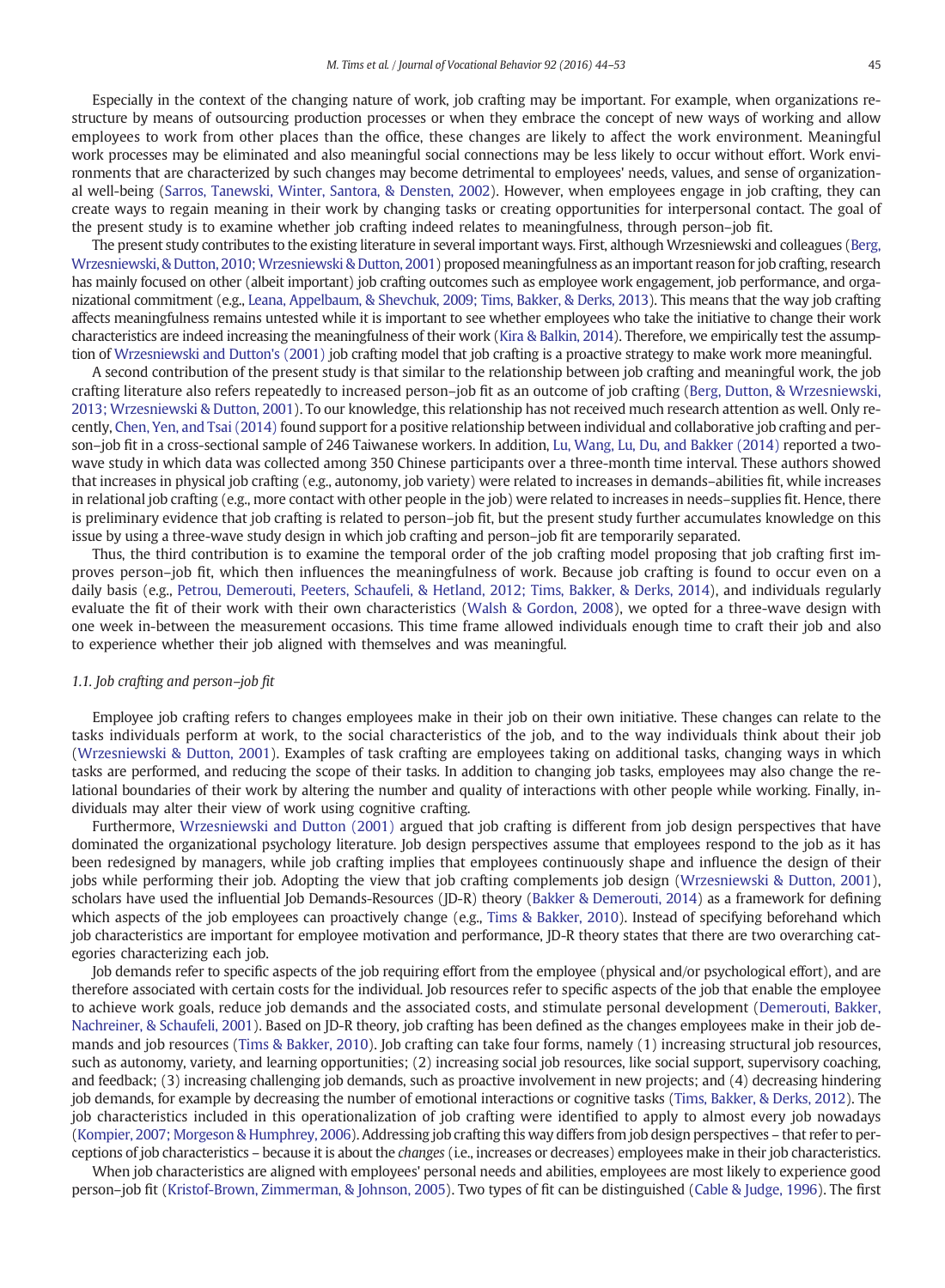<span id="page-2-0"></span>type of fit is demands–abilities (DA) fit, which refers to the compatibility between the employee's knowledge, skills, and abilities, and the demands of the job. The second type of fit refers to the extent to which the job fulfills the employee's needs and preferences and is therefore called needs–supplies (NS) fit ([Cable & De Rue, 2002\)](#page-8-0). Drawing on work identity theory ([Alvesson, 2010; Walsh & Gordon,](#page-8-0) [2008\)](#page-8-0), employees have one or more work identities through which they assess whether their job aligns with their most important work identities ([Kira & Balkin, 2014\)](#page-8-0). Work identity influences work behaviors aimed to endorse these work identities ([Walsh &](#page-9-0) [Gordon, 2008](#page-9-0)). Work that matches the individual's preferred work identity is likely to be experienced as interesting and significant whereas a misalignment between work content and work identity may result in negative work experiences (e.g., frustration).

Through job crafting, employees have a means to work on their person–job fit by adapting their work characteristics [\(Lu et al.,](#page-8-0) [2014\)](#page-8-0). It is expected that DA fit may increase as a consequence of all forms of job crafting. By increasing job resources in a way that individuals can use most of their skills, can develop themselves, and create access to important informational resources (e.g., social support or performance feedback), employees are likely to experience that they have the abilities to meet the demands of the job (see also [Lu et al., 2014\)](#page-8-0). Similarly, crafting job demands is also likely to result in DA fit. On the one hand, when an employee would like to use more abilities or to learn new skills, crafting more challenging job demands can result in better aligned abilities or preferences with the job. On the other hand, when the job demands overtax the employee because he/she doesn't have the right knowledge, skills, or abilities to perform these specific tasks, these job demands can proactively be decreased. That way, the balance between job demands and the individual's abilities can be restored. The result of these crafting activities may be a positive alignment between the individual's knowledge, skills, and abilities and the demands of the job. In support of this reasoning, while focusing on job design features, [Boon, Den Hartog, Boselie, and Paauwe \(2011\)](#page-8-0) showed that perceived job characteristics like autonomy, training or development opportunities, and challenging work were indeed strongly related to person–job fit. Accordingly, because job crafting refers to employees proactively increasing access to such job characteristics, a positive relationship between job crafting and DA fit is to be expected.

#### Hypothesis 1a. T1 job crafting is positively related to T2 DA fit.

A similar reasoning can be applied to the relationship between job crafting and NS fit. Through shaping the job characteristics, it is possible to align the job with one's needs, preferences, and desires. To understand why job crafting may increase NS fit, we draw on self-determination theory [\(Ryan & Deci, 2000](#page-8-0)). Accordingly, employees have an inner drive to satisfy their needs for competence (e.g., feeling effective and skillful), autonomy (expressing self-directed behaviors), and relatedness (e.g., caring for others and feeling cared for by others; [Vansteenkiste et al., 2007](#page-9-0)). A job that is responsive to these individual needs, and hence satisfies these needs is found to be intrinsically motivating and rewarding ([Gagné, Ryan, & Bargmann, 2003; Reiss,](#page-8-0) [Sheldon, Gable, Roscoe, & Ryan, 2000](#page-8-0)). Proactively creating or initiating opportunities in work that can satisfy these important psychological needs may result in a better NS fit [\(Edwards & Shipp, 2007](#page-8-0)).

For example, the job crafting forms of increasing structural and social job resources, as well as challenging job demands, may all contribute to the satisfaction of certain needs. With an increased level of structural job resources that consists of autonomy, variety, and learning opportunities, employees are likely to feel more competent and autonomous. By crafting meaningful connections with others in the workplace through engaging in conversations with supervisors and colleagues for support, coaching, or feedback (i.e., increasing social job resources) the job is likely to contribute to the feeling of relatedness. [Van den Broeck,](#page-9-0) [Vansteenkiste, De Witte, and Lens \(2008\)](#page-9-0) showed that job resources (e.g., autonomy, supervisory support, feedback) are indeed related to need satisfaction while job demands (i.e., hindering job demands) were negatively related to need satisfaction. Based on these findings, we expect that when employees proactively craft their job characteristics, they will increase NS fit because the job then allows the employee to feel competent, autonomous, and related to others.

Hypothesis 1b. T1 job crafting is positively related to T2 NS fit.

#### 1.2. Meaningfulness

Because of the central role work plays in the lives of many people ([Blustein, 2008](#page-8-0)), the way in which employees experience their work has received a lot of attention. There are considerable differences in how people view their work [\(Wrzesniewski, McCauley,](#page-9-0) [Rozin, & Schwartz, 1997\)](#page-9-0). It is therefore unlikely that the mere design of a job determines whether work is experienced as meaningful. In fact, as argued in this study, it may be the other way around: employees craft their job to better align the job with their perception of how the job should be, and, consequently, their work becomes more meaningful (see [Wrzesniewski, 2003](#page-9-0)).

[Steger et al. \(2012\)](#page-8-0) note that meaningfulness in itself has not explicitly been studied but has mostly been inferred when certain job characteristics were present in the work environment or when outcomes such as engagement or psychological empowerment were reported. In an attempt to clarify the construct of meaningfulness, these authors identify three key facets. The first facet is "psychological meaningfulness in work" (PM), which refers to the experience of work as significant and meaningful. The second aspect of meaningful work is "meaning making through work" (MM), which constitutes that as a consequence of meaningful work, life as a whole becomes more meaningful. Finally, "greater good motivations" (GG) represent the third facet of meaningful work. GG imply that work has most meaning when it has a positive impact on others. Using these three facets to measure meaningful work, Steger et al. found that meaningful work explained variance in job satisfaction, days absent from work, and life satisfaction while controlling for other important variables, such as organizational commitment and having a calling (i.e., when work is perceived as purposeful and to serve a higher goal; [Dik & Duffy, 2009\)](#page-8-0).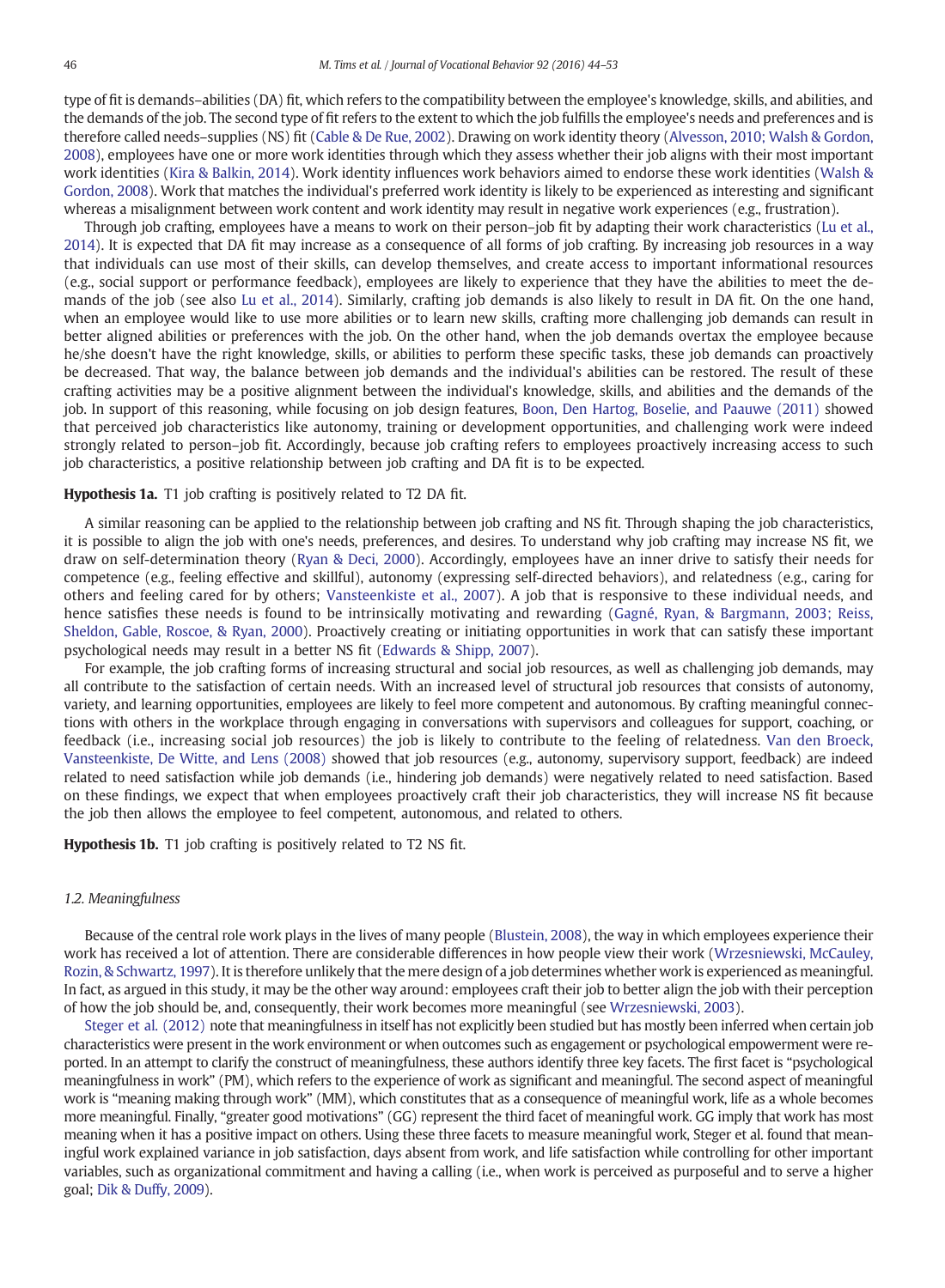<span id="page-3-0"></span>Several researchers examined the sources of meaningful work (e.g., [Robertson, 2013](#page-8-0)) and identified (1) individual characteristics [\(Lips-Wiersma, 2002; Wrzesniewski et al., 1997](#page-8-0)); (2) job design characteristics [\(Hackman & Oldham, 1980; Kahn, 1990](#page-8-0)); (3) social interactions on the job ([Robertson, 2013; Wellman & Spreitzer, 2011\)](#page-8-0); and (4) person–job fit ([Kahn, 1990; Shamir,](#page-8-0) [1991](#page-8-0)). In sum, although some people are more likely to experience meaningful work simply because they possess certain personality traits (e.g., calling orientation; [Wrzesniewski et al., 1997](#page-9-0) or spirituality; [Lips-Wiersma, 2002](#page-8-0)), the way the job is designed as well as opportunities to interact with others while working influence the meaningfulness of work. Jobs characterized by challenging, autonomous, and significant tasks are experienced as meaningful. Particularly important for the present study is the identification of person–job fit as an antecedent of meaningful work. When work is in line with the self-concepts and/or identities employees hold (i.e., person–job fit), the job is likely to be meaningful.

Research by [May, Gilson, and Harter \(2004\)](#page-8-0) supports the idea that an experienced fit between the person and the job is positively related to meaningfulness. This relationship exists because individuals who experience fit are able to express their values and beliefs in their work [\(Kira & Balkin, 2014](#page-8-0)). In sum, meaningful work can be found at the workplace by ensuring alignment between an individual's competencies, values and purpose and the job [\(Chalofsky, 2003](#page-8-0)). Stated this way, inherent in the existence of meaningful work is the development of person–job fit [\(Scroggins, 2008\)](#page-8-0).

#### Hypothesis 2. T2 DA fit (a) and T2 NS fit (b) are positively related to T3 meaningfulness.

Following the above discussion, we expect that employees who craft their jobs are more likely to experience a better fit with their job in terms of both DA and NS fit, which in turn, fosters meaningfulness in work. Thus, person–job fit functions as an explanatory mechanism for the relationship between job crafting and meaningful work. For example, a job that satisfies the need for connections with beneficiaries because employees crafted the relationships at work in such a way that they have access to these persons is likely to be more meaningful (e.g., increasing social job resources that give access to other individuals). Similarly, an individual who makes his/her job more challenging by taking on new projects is likely to experience a better fit, which will in turn result in more meaningfulness (see Fig. 1).

Hypothesis 3. T2 person–job fit mediates the relationship between T1 job crafting and T3 meaningfulness.

#### 2. Method

#### 2.1. Procedure and participants

Participants for this study were recruited from several companies in the Netherlands via email and telephone. Data was collected from a diverse population to increase the heterogeneity of the participants, which facilitates generalization of the research findings ([Demerouti & Rispens, 2014](#page-8-0)). Employees were invited to participate through an e-mail that described the aims of the study and practical details, and that emphasized confidentiality. Employees interested to participate could reply via email. The study had a three-wave design with a one-week time lag between each wave. The link to one of the three online surveys was sent each Wednesday. Participants were asked to complete the survey at the end of their working week and received a reminder on Friday.

In week 1, the survey was completed by 158 employees. In Week 2, the survey was completed by 140 employees; and in week 3, 132 employees filled in the survey. A total of 114 participants filled in all three surveys (78.5%). Regarding the sample



Fig. 1. Research model. Controlled relationships are indicated with the dashed lines, hypothesized relationships are shown with the solid lines. Notes. DA = Demands-Abilities;  $NS = Needs-Supplies$ . T1 = Time 1; T2 = Time 2; T3 = Time 3.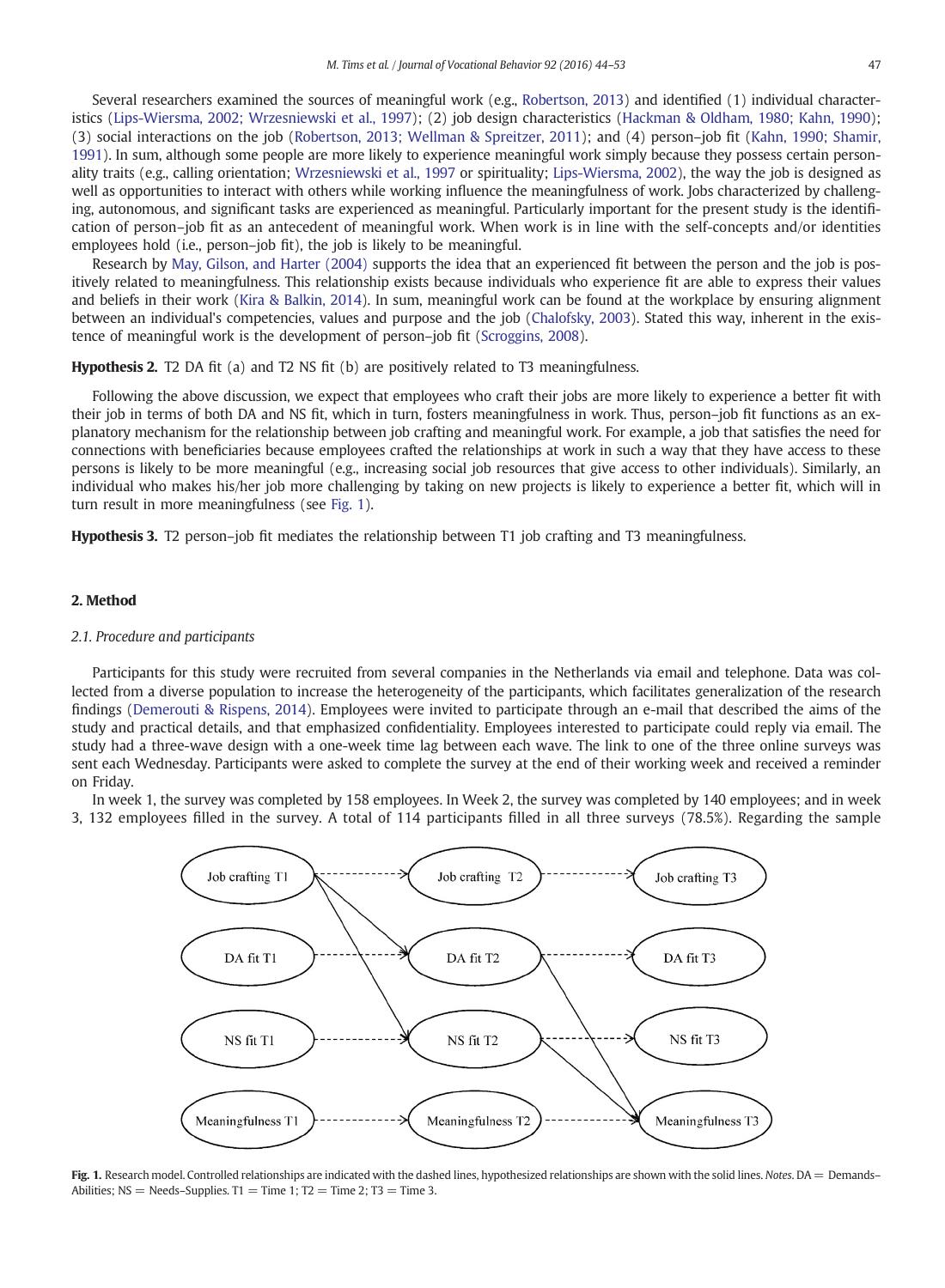characteristics, 68.9% was female, and the mean age of the sample was 39.85 years (SD = 14.05). Furthermore, 10.6% had completed primary/secondary education, 47% had completed vocational training, and 42.2% had finished a university or college degree. Participants worked for 8.72 years in their current organization (SD  $= 10.24$ ). Although not all participants indicated their specific job position, those who did mainly worked as teachers (24.2%), service employees and consultants (33.3%), nurses (7.6%), and trainers (5.3%).

#### 2.2. Measures

Weekly job crafting behaviors were assessed using the 21-item Job Crafting Scale [\(Tims et al., 2012](#page-9-0)). The items were adapted to refer to weekly job crafting behaviors that employees had engaged in the previous week. The first dimension measures the crafting of structural job resources (five items, e.g., "This week, I tried to learn new things at work"). Cronbach''s alphas ranged from .70 to .76 (M = .74) across the three weeks. The second dimension measures the crafting of social job resources (five items, e.g., "This week, I asked my colleagues for advice"). Cronbach''s alphas ranged from .74 to .83 ( $M = .79$ ) across the three weeks. The third dimension measures increases in challenging job demands (five items, e.g., "This week, I tried to start new projects at work when there was not much to do"). Cronbach"s alphas ranged from .75 to .81 ( $M = .78$ ) across the three weeks. The fourth dimension measures decreasing hindering job demands (six items, e.g., "This week, I organized my work such that I did not have to concentrate for too long a period at once"). Cronbach''s alphas ranged from .74 to .84 ( $M = .80$ ) across the three weeks. Participants responded on a five-point Likert scale ranging from 1 (never) to 5 (very often).

Weekly person–job fit was divided into needs–supplies (NS) fit and demands–abilities (DA) fit ([Cable & De Rue, 2002\)](#page-8-0). The NS and DA fit scales were adapted to reflect weekly experienced fit. NS fit was measured with three items (e.g., "There is a good fit this week between what my job offers me and what I am looking for in a job"). Cronbach's alphas ranged from .92 to .94 ( $M = .93$ ) across the three weeks. DA fit was also measured with three items (e.g., "My abilities and training are a good fit with the requirements of my job this week"). Cronbach's alphas ranged from .87 to .91 ( $M = .89$ ) across the three weeks. Answers could be given on a five-point Likert scale, ranging from 1 (totally disagree) to 5 (totally agree).

Weekly meaningfulness at work was measured using the 10-item Work And Meaning Inventory (WAMI; [Steger et al., 2012\)](#page-8-0). Cronbach's alphas ranged from .87 to .89 ( $M = .88$ ) across the three weeks. The scale was adapted to reflect weekly meaningfulness at work and was translated to Dutch. The WAMI consists of three facets: positive meaning, meaning making, and greater good motivations. All items were scored on a five-point Likert scale ranging from 1 (absolutely untrue) to 5 (absolutely true). Positive meaning (PM) was assessed with four items, including "I understand how my work contributes to my life's meaning this week." Cronbach's alphas ranged from .83 to .88 ( $M = .85$ ). Meaning making through work (MM) was assessed with three items (e.g., "This week, I viewed my work as contributing to my personal growth"). Cronbach's alphas ranged from .66 to .82  $(M = .76)$ . Finally, greater good motivations (GGM) was also measured with three items (e.g., "This week, I knew my work made a positive difference in the world"). Cronbach's alphas ranged from .60 to .81 ( $M = .71$ ).

#### Analysis strategy

Data was analyzed with the AMOS statistical program version 21 using a full cross-lagged panel design. The data analysis consisted of three steps. In step 1, measurement models were examined using confirmatory factor analyses (CFAs). All constructs were modeled using latent variables. For each week, the measurement model was inspected. In step 2, the best fitting CFAs (from step 1) were used to examine the longitudinal invariance of the scales. Because the same scales were used three times, longitudinal invariance means that the scales were filled in consistently over time ([Horn & McArdle, 1992](#page-8-0)). To test longitudinal invariance, all CFA's reflecting the different measurement occasions are included in one analysis. First, an unconstrained model is estimated which then serves as the comparison model. Next, two models that are increasingly more constrained were estimated: one model in which the factor loadings are constrained to be equal for similar scales and one model in which also the factor variances are constrained to be equal for similar scales. When the fit of these constrained models is significantly worse than the fit of the unconstrained model, the scales are not invariant. The third step in the analysis strategy consisted of testing the hypothesized model using structural equation modeling. A full panel design was used, meaning that all variables were measured in each week and were all modeled. This way, we could control for earlier levels of the dependent variables. Evaluation of the tested models was based on the  $\chi^2$ , CFI, TLI, and RMSEA [\(Hooper, Coughlan, & Mullen, 2008](#page-8-0)). Bootstrapping ( $N = 1000$ ) was used to examine the indirect effect expected in [Hypothesis 3.](#page-3-0)

#### 3. Results

#### 3.1. Step 1: measurement models

Job crafting was modeled as one latent factor with the four scale means (i.e., increasing structural job resources, increasing social job resources, increasing challenging job demands, and decreasing hindering job demands) as the indicators of the latent factor. The results of the three CFAs (each of the three weeks) showed that modeling job crafting this way fit the data well. However, model fit improved substantially when a correlation between increasing social job resources and decreasing hindering job demands was allowed. Fit of the three measurement models was good: all CFI's, TLI's, and IFI's were above .97 (with the exception of TLI in week 3, which was .90). RMSEA's were all below .05.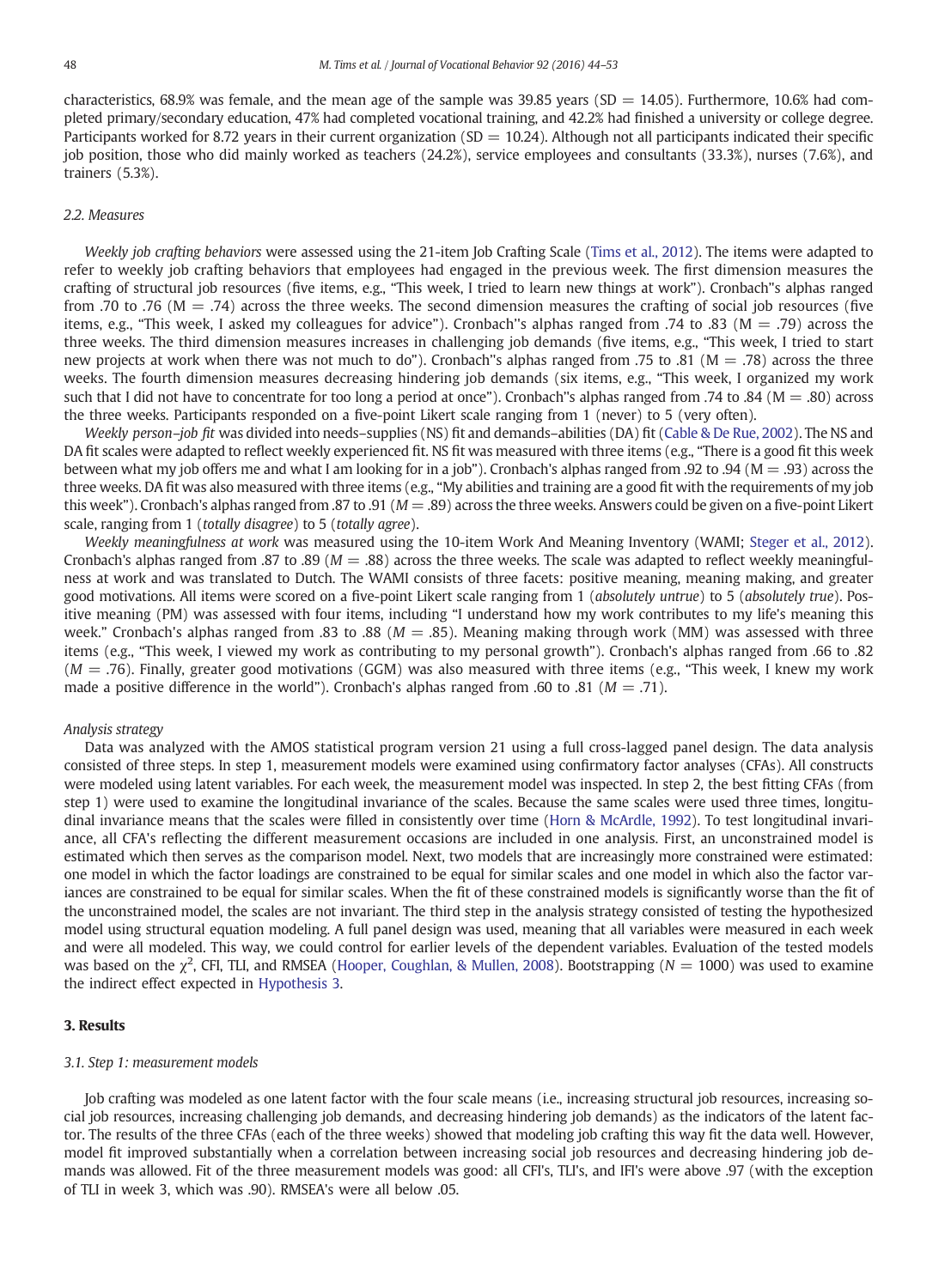Person–job fit was modeled as two latent factors (i.e., NS fit and DA fit) with the items as indicators of the latent factors. Fit of the three measurement models was good: all CFI's, TLI's, and IFI's were above .95 while RMSEA's were consistently below .09.

Meaningfulness was modeled as one latent factor with the three scale means (i.e., PM, MM, and GGM) as indicators. Measurement models showed good fit across the three measurement occasions: all CFI's, TLI's, and IFI's were above .98. RMSEA's were all below .03 (see Table 1 for correlations among the study variables).

#### 3.2. Step 2: longitudinal invariance

Based on the measurement models reported above, longitudinal invariance was tested to examine whether the same factors are examined over time [\(Horn & McArdle, 1992\)](#page-8-0). For job crafting, there were no significant differences between the unconstrained and constrained models (see [Table 2](#page-6-0) for the results). In addition, longitudinal invariance was supported for person–job fit as well. However, for the scale measuring meaningfulness, results showed that the factor loadings were not completely invariant. After testing each factor loading separately, the dimension GGM appeared not to be invariant in week 1. However, in week 2 and 3 these factor loadings could be constrained to be equal. Although this finding suggests that there may be some difficulties in interpreting T1 meaningfulness, this should not cause serious problems in our study because we mainly use T2 and T3 meaningfulness in the analysis.

#### 3.3. Step 3: testing the hypothesized model

In [Hypotheses 1a, 1b](#page-2-0), it was expected that T1 job crafting would be positively associated with T2 person–job fit. While controlling for T1 person–job fit, the relationship between job crafting and person–job fit was significant. More specifically, T1 job crafting was significantly related to DA fit ( $\gamma = .31$ ,  $p < .01$ ) and NS fit at T2 ( $\gamma = .37$ ,  $p < .001$ ). Thus, [Hypotheses 1a, 1b](#page-2-0) is supported.

In [Hypothesis 2,](#page-3-0) a positive relationship between person–job fit and meaningfulness over time was predicted. Controlling for T2 meaningfulness, T2 DA fit was positively associated with T3 meaningfulness ( $\beta = 0.16$ ,  $p < 0.05$ ), however, T2 NS fit was not related to T3 meaningfulness ( $\beta = -.05$ ,  $p = .43$ ). Therefore, [Hypothesis 2a](#page-3-0) is supported regarding the relationship between T2 DA fit and T3 meaningfulness while [Hypothesis 2b](#page-3-0) is rejected.

Finally, [Hypothesis 3](#page-3-0) tested the mediation effect in which T2 person–job fit mediates the relationship between T1 job crafting and T3 meaningfulness. While testing [Hypothesis 2,](#page-3-0) NS fit was not related to meaningfulness, which is why we could only test for an indirect effect of job crafting on meaningfulness via DA fit. The bootstrap estimate was .079 and the bias-corrected confidence interval surrounding this estimate did not contain zero: .008–.258, indicating a significant indirect effect of job crafting on meaningfulness via DA fit. [Hypothesis 3](#page-3-0) is partially supported by our data. Model fit of the full cross-lagged hypothesized model was adequate:  $\chi^2 = 890.02$ ,  $df = 654$ , CFI = .94, TLI = .93, IFI = .94, RMSEA = .06, SRMR = .09.

#### 3.4. Alternative models

Although we argued relationships from job crafting to person–job fit and subsequently to meaningfulness over time, the data allowed us to also examine several alternative causal models. Two alternative models were tested. The first model represents the idea that the perception of person–job fit stimulates or reduces subsequent job crafting (e.g., when fit is low (vs. high) employees might particularly be motivated to actively change their job characteristics in order to improve the fit between their job and their knowledge, skills, and preference; e.g., [Tims & Bakker, 2010](#page-8-0)). In turn, job crafting would be related to meaningful work. The results showed that T1 person–job fit did not predict T2 job crafting (DA fit:  $\gamma = .11$ ,  $p = .27$  and NS fit:  $\gamma = -.03$ ,  $p = .79$ ). In

#### Table 1 Means, standard deviations, and correlations among study variables ( $N = 114$ ).

| M    | <b>SD</b> |                   |                      | 3                                                                   | 4                    | 5        | 6                                |          | 8        | 9      | 10       | 11       | 12 |
|------|-----------|-------------------|----------------------|---------------------------------------------------------------------|----------------------|----------|----------------------------------|----------|----------|--------|----------|----------|----|
| 2.32 | .56       | $\qquad \qquad -$ |                      |                                                                     |                      |          |                                  |          |          |        |          |          |    |
| 3.64 | .95       | .07               |                      |                                                                     |                      |          |                                  |          |          |        |          |          |    |
| 3.35 | 1.04      | .12               |                      |                                                                     |                      |          |                                  |          |          |        |          |          |    |
| 3.72 | .65       |                   |                      |                                                                     |                      |          |                                  |          |          |        |          |          |    |
| 2.28 | .55       | $.69***$          | .10                  | .14                                                                 | $.37***$             |          |                                  |          |          |        |          |          |    |
| 3.65 | .83       | $.26***$          | $.45***$             | $.43***$                                                            | $.55***$             | $.34***$ | -                                |          |          |        |          |          |    |
| 3.32 | 1.02      | $.28***$          |                      |                                                                     | $.55***$             |          | $.72***$                         |          |          |        |          |          |    |
| 3.66 | .63       | $.30^{**}$        |                      | $.50***$                                                            | $.86***$             | $31***$  | $.57***$                         | $.55***$ |          |        |          |          |    |
| 2.18 | .55       |                   | .11                  | .07                                                                 | $.30***$             | $.68***$ | .18                              | .18      | $.22*$   |        |          |          |    |
| 3.71 | .88       | .13               |                      | $.38***$                                                            | $.51***$             |          | $.65***$                         | $.52***$ | $.60***$ | $.19*$ |          |          |    |
| 3.40 | .97       | $21*$             | $.37***$             | $.56***$                                                            | $.57***$             | $.24*$   | $.58***$                         | $.71***$ | $.62***$ | .17    |          |          |    |
| 3.65 | .62       | $.33***$          |                      | $.46***$                                                            | $.83***$             |          | $.57***$                         | $.51***$ | $.89***$ |        | $.59***$ | $.60***$ |    |
|      |           |                   | $.41***$<br>$.65***$ | $.66***$<br>$.39***$<br>$.34***$<br>$.39***$<br>$.49***$<br>$.40**$ | $.53***$<br>$.53***$ |          | $.31***$<br>$.24***$<br>$.36***$ |          |          |        | $.31***$ | $.76***$ |    |

Note. T1 = Time 1, DA = Demands–abilities,  $NS =$  Needs–supplies, T2 = Time 2, T3 = Time 3.

\*\*  $p < .01$ .

 $\frac{1}{p}$  = .05.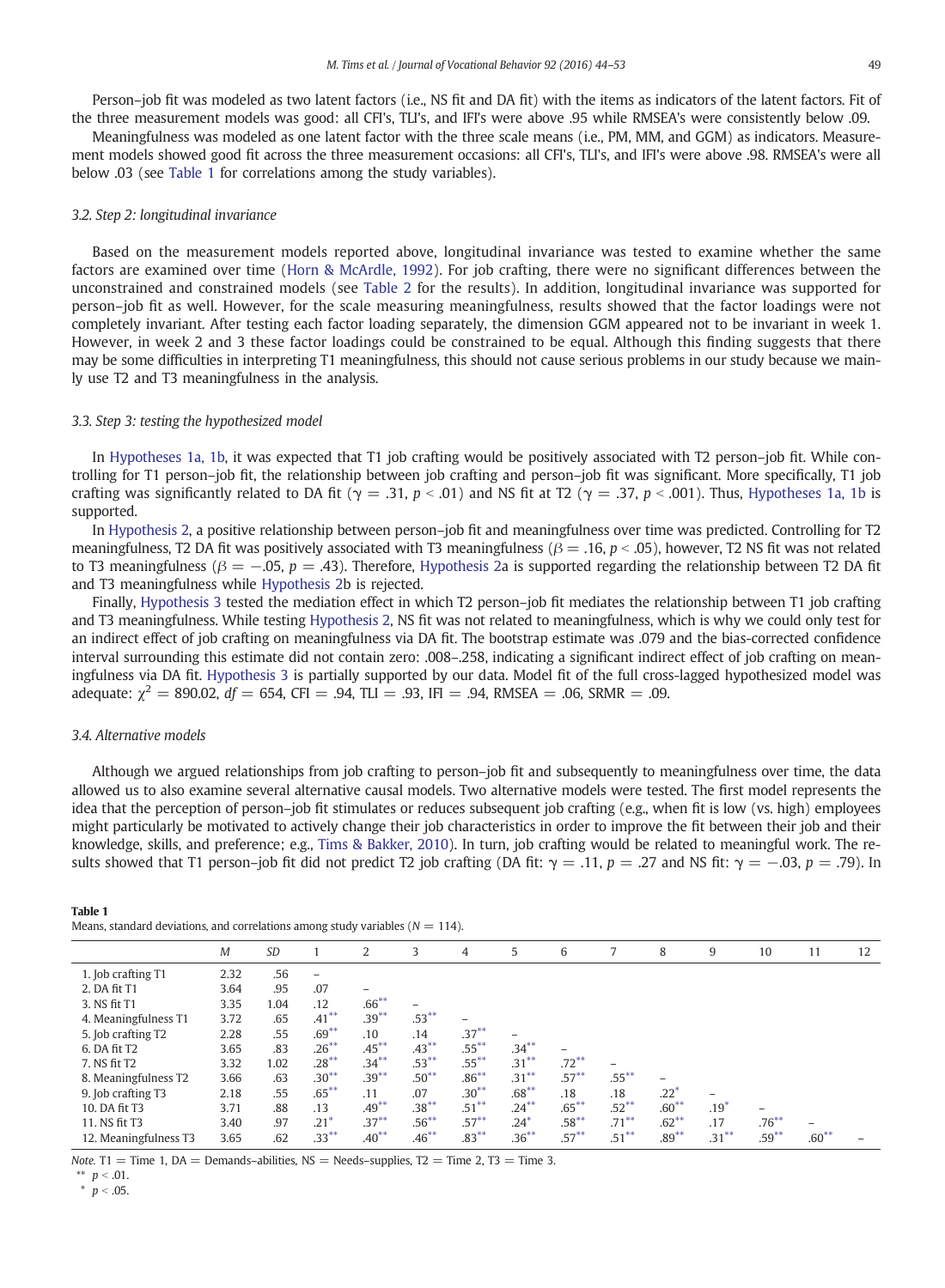<span id="page-6-0"></span>Results of the longitudinal invariance tests.

|                                       | $\gamma^2$ | df  | $\Delta \chi^2/\Delta df$ | p   | <b>CFI</b> | TLI  | IFI  | <b>RMSEA</b> |
|---------------------------------------|------------|-----|---------------------------|-----|------------|------|------|--------------|
| Job crafting                          |            |     |                           |     |            |      |      |              |
| Unconstrained                         | 48.12      | 37  |                           |     | .99        | .97  | .99  | .05          |
| FL constrained                        | 54.27      | 43  | 6.15/6                    | .41 | .99        | .98  | .99  | .05          |
| FL and FV constrained                 | 54.44      | 45  | 6.32/8                    | .61 | .99        | .98  | .99  | .04          |
| Person-job fit                        |            |     |                           |     |            |      |      |              |
| Unconstrained                         | 159.93     | 102 |                           |     | .97        | .96  | .97  | .07          |
| FL constrained                        | 167.37     | 110 | 7.44/8                    | .49 | .97        | .96  | .97  | .07          |
| FL and FV constrained                 | 170.84     | 114 | 10.91/12                  | .54 | .97        | .96  | .97  | .07          |
| Meaningfulness                        |            |     |                           |     |            |      |      |              |
| Unconstrained                         | 12.96      | 15  |                           |     | 1.00       | 1.00 | 1.00 | .00          |
| FL constrained                        | 25.10      | 19  | 12.14/4                   | .02 | .99        | .99  | .99  | .05          |
| FL (except T1 GGM) constrained        | 13.69      | 18  | 0.73/3                    | .87 | 1.00       | 1.00 | 1.00 | .00          |
| FL (except T1 GGM) and FV constrained | 17.42      | 20  | 4.46/5                    | .49 | 1.00       | 1.00 | 1.00 | .00          |

Note. FL = factor loadings; FV = factor variances.  $N = 114$ .

addition, while controlling for T2 meaningfulness, T2 job crafting was not related to T3 meaningfulness ( $\beta = .05$ ,  $p = .39$ ). Therefore, this alternative model is not supported by our data.

The second alternative model examined whether T1 job crafting predicts T2 meaningfulness, which, in turn, predicts T3 person–job fit. This model tests whether job crafting directly relates to meaningfulness without an intervening mechanism. Again, the path from T1 job crafting to T2 meaningfulness was not significant ( $\gamma = -10$ ,  $p = 0.14$ ), although the path from T2 meaningfulness to T3 person–job were significant (both paths:  $\beta = 0.28$ ,  $p < 0.01$ ). To conclude, we found no convincing support for alternative causal models and accept the hypothesized model.

#### 4. Discussion

Employees are nowadays more likely to expect that work not only fulfills economic needs but also psychological and social needs [\(Rosso, Dekas, & Wrzesniewski, 2010](#page-8-0)). Given these changes, increasing interest in meaningful work emerged. The present study aimed to examine how employees themselves can influence the experienced meaningfulness of their work. More specifically, this study was designed to test the often-theorized relationships between job crafting, person–job fit, and meaningfulness over time. Literature suggests that employees who proactively change aspects of their job (i.e., job crafting) are more likely to experience a good person–job fit. In this study, we focused on both demands–abilities (DA) fit and needs–supplies (NS) fit as consequences of job crafting. It was expected that when employees increase the amount of tasks they have or search for opportunities to develop themselves (i.e., craft their job) they do so because they value these job characteristics. Results of the three-wave study showed that job crafting indeed positively impacts the experienced DA and NS fit, indicating that the increase in job resources and challenging job demands, and the decrease in hindering job demands resulted in a job that fits the individuals knowledge, skills, abilities, and needs.

#### 4.1. Theoretical contributions

Our results are in line with the findings of [Chen et al. \(2014\)](#page-8-0) and [Lu et al. \(2014\)](#page-8-0) who recently investigated the relationship between job crafting and person–job fit as well. While [Chen et al. \(2014\)](#page-8-0) examined the association between individual and collaborative job crafting and person–job fit and [Lu et al. \(2014\)](#page-8-0) the relationship between changes in physical and relational job crafting and changes in person–job fit, our results provide additional confidence to the idea that job crafting indeed precedes a better person–job fit over time. Hence, the present study contributes to the theoretical discussion of job crafting and person– job fit as it empirically establishes this relationship over time ([Tims & Bakker, 2010\)](#page-8-0). The finding that the present results are in the same range across these different studies, adds to the robustness of the findings especially since different job crafting measures and study designs were used in the different studies. Although the differences in measurement of job crafting are not extremely large, the present study followed the job crafting approach in which the crafting of job characteristics is central ([Tims](#page-9-0) [et al., 2012](#page-9-0)). Theoretically, the assessment of job crafting with the job characteristics approach seems to closely match the way person–job fit is evaluated by employees. Furthermore, the present study could control for previous levels of person–job fit (which was not possible in the studies of [Chen et al., 2014](#page-8-0) and [Lu et al., 2014\)](#page-8-0), and could still establish the relationship between job crafting and person–job fit over time.

A second theoretical contribution of the present study is the inclusion of meaningful work as an outcome variable. Although meaningfulness has been proposed as an important outcome of job crafting [\(Wrzesniewski & Dutton, 2001](#page-9-0)), to our knowledge, this has not been empirically tested so far. Moreover, the mechanism through which job crafting may impact meaningfulness has not been tested over time. In support of job crafting theory, our findings suggest that meaningfulness of work will be high when employees engage in job crafting because that increases their perceived person–job fit. It should be noted here that T2 needs–supplies fit was not related to T3 meaningfulness in our study. The fulfillment of needs and desires seems to be an important mechanism in the construction of the meaning of work [\(Rosso et al., 2010\)](#page-8-0), and in relation to psychological meaningfulness, fit of values and beliefs seems to be a key aspect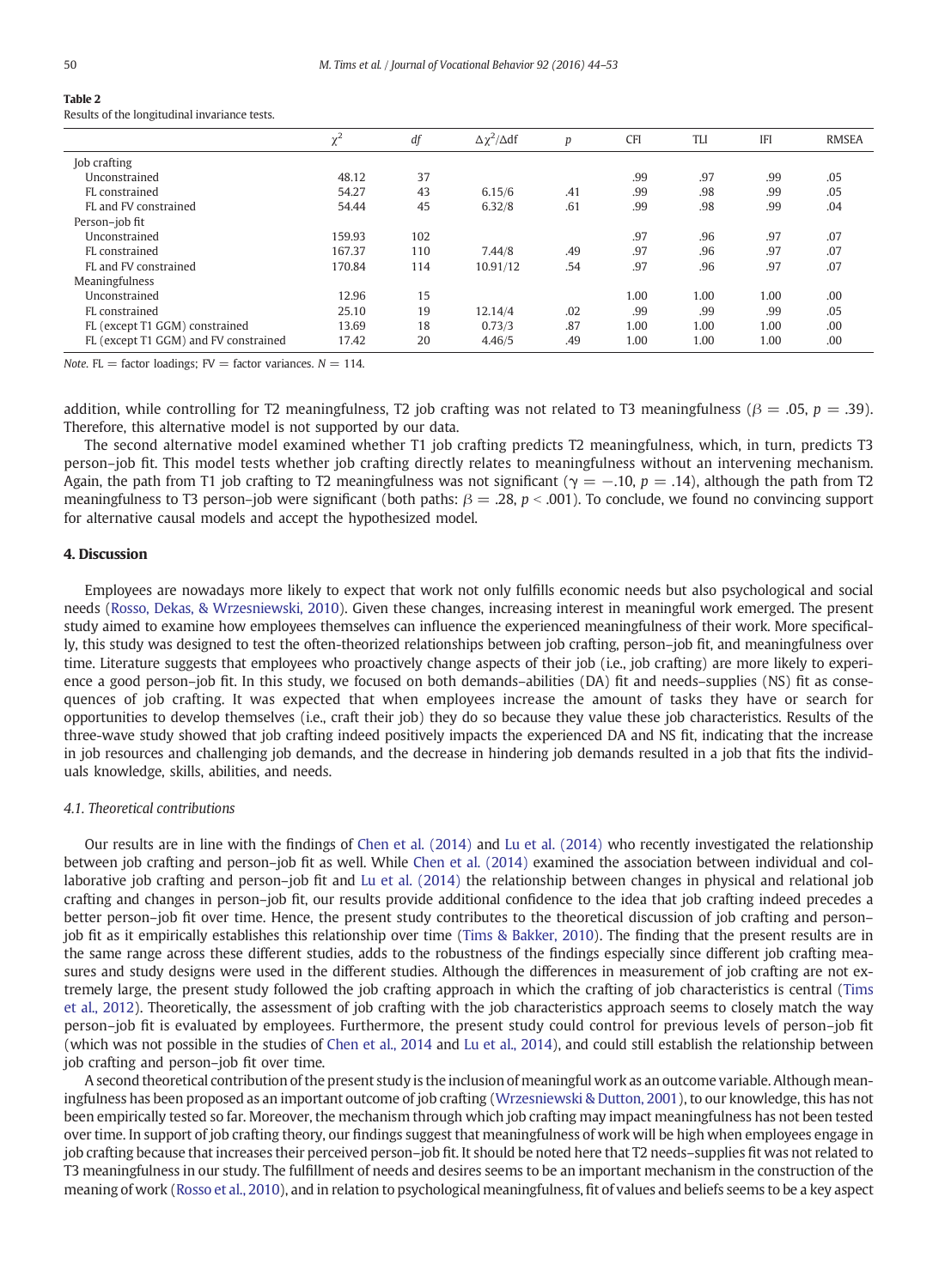of it ([May et al., 2004](#page-8-0)). Nevertheless, our study does not support a relationship between NS fit and meaningfulness. An explanation for this finding could be that the assessment of NS fit may be a more general assessment compared to DA fit. While DA fit asks about how well the person's skills were in line with the job demands in that specific week, NS fit asks employees to evaluate the extent to which the job completely fulfills the person's preferences and needs. The more abstract formulation of these items and the focus on complete fulfillment may have been less relevant for a particular working week.

Finally, we could test alternative models to get a better feel of the causal relationship between job crafting, person–job fit, and meaningfulness. The first alternative model tested whether T1 person–job fit would act as an antecedent of T2 job crafting. Results showed that both types of T1 person–job fit were unrelated to T2 job crafting. This finding underscores the idea that job crafting contributes to changes in the job that result in the perception of a good personal fit with the job over time. The second alternative model tested the direct relationship between job crafting and meaningfulness. This model was also less plausible than the hypothesized model because T1 job crafting was unrelated to T2 meaningfulness. The hypothesized model best supports our data in showing that job crafting leads to the perception of person–job fit, which, in turn, relates to meaningfulness of work.

#### 4.2. Practical implications

Translating the findings of the present study into implications for practice suggests in the first place that meaningful work can be achieved by job crafting. For managers, this signals that they should provide room and opportunities for employees to engage in self-management behaviors. Instead of designing jobs for employees and expecting them to perform the predefined tasks, employees should be given room to also search for those characteristics in their jobs that fit their own abilities and needs. One way to accomplish this is through stimulating employees to think about their current job and how their ideal job would look like. The next step would then be to let employees examine opportunities to change their current job characteristics in such a way that the job better fits the strengths, needs, and working preferences of the individual. To date, evidence from first job crafting interventions have shown that job crafting may be stimulated through training [\(Gordon, 2015\)](#page-8-0). Furthermore, managers could also employ good selection processes in order to establish person–job fit when hiring new employees. In addition to this, it is also important that person–job fit is monitored after individuals are employed (e.g., by regular evaluations and conversations with employees). This way, managers and employees can closely monitor changes in demands–abilities and needs–supplies that can be addressed.

For employees, the study underscores the impact of proactively making changes in the job characteristics. Waiting for managers to make these changes may not be sufficient to experience good person–job fit and consequently meaningful work ([Breevaart, Bakker, & Demerouti, 2014; Tims & Bakker, 2010\)](#page-8-0). In the ever-changing world of work, proactively mobilizing and optimizing the work environment seems to be a beneficial strategy to keep work experiences positive.

#### 4.3. Study limitations and future research ideas

To study the relationships between job crafting, person–job fit, and meaningfulness, the study made use of a three-wave study design with one week in-between each measurement occasion. The rationale for this design was that studies are needed to examine the order of the relationships over time. Although one week may seem to be relatively short, job crafting is theorized to be a behavior that occurs regularly [\(Wrzesniewski & Dutton, 2001](#page-9-0)) and has been shown to occur on a daily basis [\(Petrou](#page-8-0) [et al., 2012; Tims et al., 2014](#page-8-0)). Job crafting behaviors such as asking for feedback about task performance, asking help from colleagues, and avoiding difficult tasks seem to occur frequently among workers. The time frame of one week may therefore be not too small to capture job crafting and the consequences of it. Nonetheless, the optimal time frame to study job crafting may deserve some more attention by using studies with different time lags between measurement times in order to establish the long-term effects of job crafting on different outcome variables.

The study employed self-reports, which is usually seen as a study limitation because it can result in positive bias in the responses of the respondents and in common method bias [\(Podsakoff, MacKenzie, Lee, & Podsakoff, 2003\)](#page-8-0). Despite these limitations, the constructs of interest for this study are very personal. It may be difficult for supervisors and/or colleagues to report about the person–job fit and experienced meaningfulness of someone else. It would, however, be interesting to see research that examines these issues. In an effort to reduce biases, each survey reassured confidentiality of responses and participation was voluntarily. By collecting full panel data, we could also control for previous week's scores of the dependent variables, while still showing effects of the predictor variables on these dependent variables.

Although the study design allowed us to examine the relationship between job crafting, person–job fit, and meaningfulness over time and also alternative models could be tested (but not supported by our data), other variables could have also influenced our results. Future research could try to examine moderators or underlying mechanisms that may play a role in better understanding these relationships. For example, future research could include basic need satisfaction as a mechanism through which job crafting may lead to needs–supplies fit ([Van den Broeck et al., 2008](#page-9-0)).

#### 5. Conclusion

With increasingly more interest in the experience of meaningful work and its determinants [\(Steger et al., 2012](#page-8-0)), this study showed that when employees proactively change aspects of their job to increase job resources, challenging job demands, and decrease hindering job demands, employees are likely to improve their person–job fit and consequently their experienced meaningfulness of work. These findings align well with the current view of employees as active agents in their work, not only to fulfill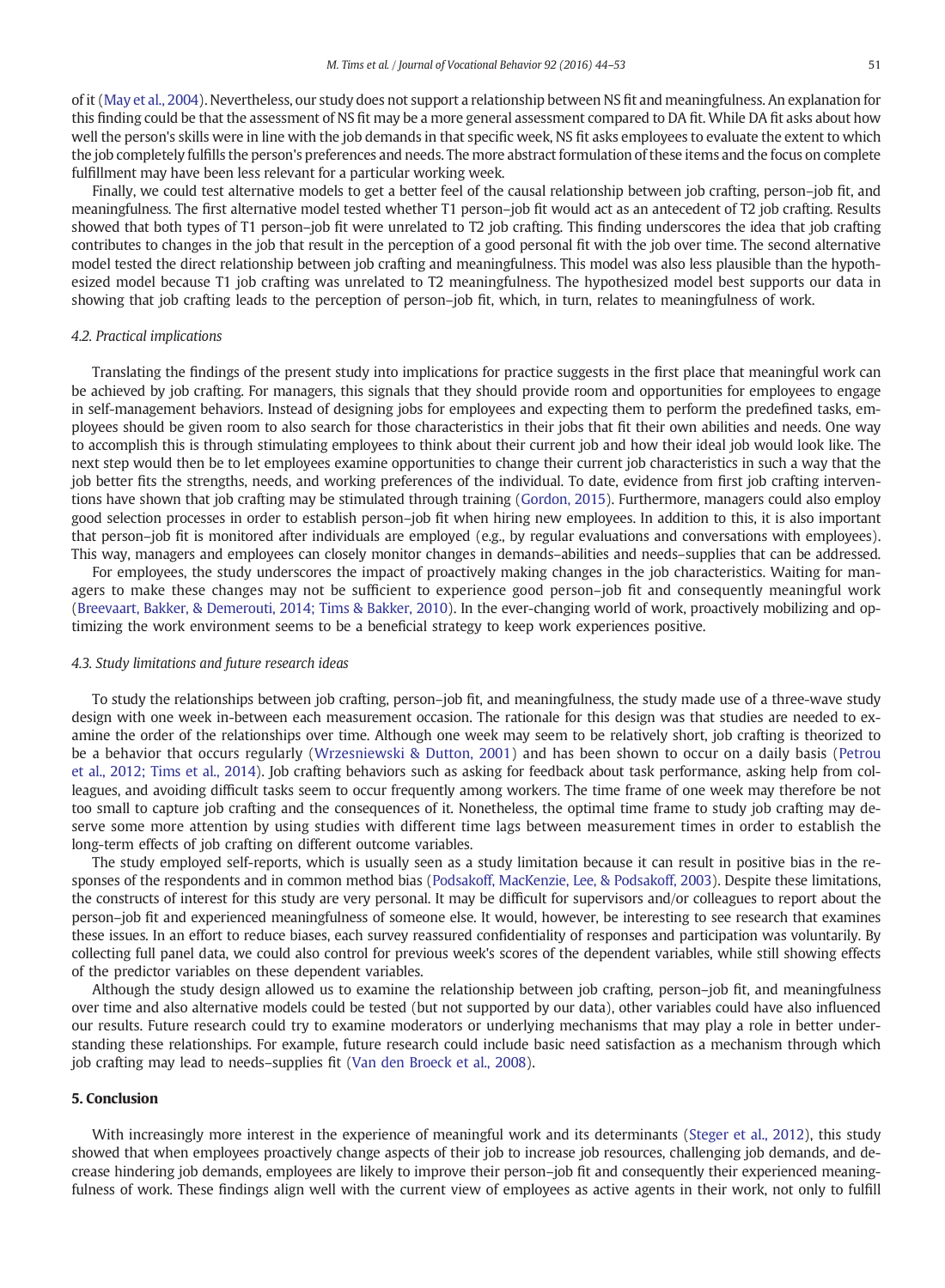<span id="page-8-0"></span>their self-interest but also those of the organization as meaningfulness contributes to many positive organizational outcomes as well (e.g., Arnold, Turner, Barling, Kelloway, & McKee, 2007; Steger et al., 2012). To conclude, this study supports the words of Kekes (1986, p. 75) stating that "for meaning to be meaningful 'it has to be made, not received or found".

#### **References**

Alvesson, M. (2010). [Self-doubters, strugglers, storytellers, surfers and others: Images of self-identities in organization studies.](http://refhub.elsevier.com/S0001-8791(15)30012-9/rf0005) Human Relations, 63, 193–217.

Arnold, K.A., Turner, N., Barling, J., Kelloway, E.K., & McKee, M.C. (2007). [Transformational leadership and psychological well-being. The mediating role of meaningful](http://refhub.elsevier.com/S0001-8791(15)30012-9/rf0010) work. [Journal of Occupational Health Psychology](http://refhub.elsevier.com/S0001-8791(15)30012-9/rf0010), 12, 193–203.

Bakker, A.B., & Demerouti, E. (2014). Job demands–[resources theory.](http://refhub.elsevier.com/S0001-8791(15)30012-9/rf0015) Well-being, 3, 1–28.

Berg, J.M., Dutton, J.E., & Wrzesniewski, A. (2013). [Job crafting and meaningful work. In B.J. Dik, Z.S. Byrne, & M.F. Steger \(Eds.\),](http://refhub.elsevier.com/S0001-8791(15)30012-9/rf0020) Purpose and meaning in the workplace (pp. 81–[104\). Washington, DC: American Psychological Association.](http://refhub.elsevier.com/S0001-8791(15)30012-9/rf0020)

Berg, J.M., Wrzesniewski, A., & Dutton, J.E. (2010). [Perceiving and responding to challenges in job crafting at different ranks: When proactivity requires adaptivity.](http://refhub.elsevier.com/S0001-8791(15)30012-9/rf0025) [Journal of Organizational Behavior](http://refhub.elsevier.com/S0001-8791(15)30012-9/rf0025), 31, 158–186.

Blustein, D.L. (2008). [The role of work in psychological health and well-being: A conceptual, historical, and public policy perspective.](http://refhub.elsevier.com/S0001-8791(15)30012-9/rf0030) American Psychologist, 63, 228–[240.](http://refhub.elsevier.com/S0001-8791(15)30012-9/rf0030)

Boon, C., Den Hartog, D.N., Boselie, P., & Paauwe, J. (2011). [The relationship between perceptions of HR practices and employee outcomes: Examining the role of](http://refhub.elsevier.com/S0001-8791(15)30012-9/rf0035) person–organisation and person–job fit. [The International Journal of Human Resource Management](http://refhub.elsevier.com/S0001-8791(15)30012-9/rf0035), 22, 138–162.

Breevaart, K., Bakker, A. B., & Demerouti, E. (2014). [Daily self-management and work engagement.](http://refhub.elsevier.com/S0001-8791(15)30012-9/rf9685) Journal of Vocational Behavior, 84(1), 31–38.

Cable, D.M., & De Rue, D.S. (2002). [The convergent and discriminant validity of subjective fit perceptions.](http://refhub.elsevier.com/S0001-8791(15)30012-9/rf0050) Journal of Applied Psychology, 87, 875–884.

Cable, D.M., & Judge, T.A. (1996). [Person organization fit, job choice decisions, and organizational entry.](http://refhub.elsevier.com/S0001-8791(15)30012-9/rf0055) Organizational Behaviour and Human Decision Processes, 67, 294–[311.](http://refhub.elsevier.com/S0001-8791(15)30012-9/rf0055)

Chalofsky, N. (2003). [An emerging construct for meaningful work.](http://refhub.elsevier.com/S0001-8791(15)30012-9/rf0060) Human Resource Development International, 6, 69–83.

Chen, C., Yen, C., & Tsai, F.C. (2014). [Job crafting and job engagement: The mediating role of person](http://refhub.elsevier.com/S0001-8791(15)30012-9/rf0065)–job fit. International Journal of Hospitality Management, 37, 21–28. Demerouti, E., Bakker, A.B., Nachreiner, F., & Schaufeli, W.B. (2001). The job demands–resources model of burnout. [Journal of Applied Psychology](http://refhub.elsevier.com/S0001-8791(15)30012-9/rf0070), 86, 499–512. Demerouti, E., & Rispens, S. (2014). [Improving the image of student-recruited samples: A commentary.](http://refhub.elsevier.com/S0001-8791(15)30012-9/rf0075) Journal of Occupational and Organizational Psychology, 87,

34–[41.](http://refhub.elsevier.com/S0001-8791(15)30012-9/rf0075)

Dik, B.J., & Duffy, R.D. (2009). [Calling and vocation at work: Definitions and prospects for research and practice.](http://refhub.elsevier.com/S0001-8791(15)30012-9/rf0080) The Counseling Psychologist, 37, 424–450.

Edwards, J.R., & Shipp, A.J. (2007). The relationship between person–[environment fit and outcomes: An integrative theoretical framework. In C. Ostroff, & T.A. Judge](http://refhub.elsevier.com/S0001-8791(15)30012-9/rf0085) (Eds.), Perspectives on organizational fit (pp. 209–[258\). New York: Lawrence Erlbaum.](http://refhub.elsevier.com/S0001-8791(15)30012-9/rf0085)

Fuller, J.B., Marler, L.E., & Hester, K. (2006). [Promoting felt responsibility for constructive change and proactive behavior: Exploring aspects of an elaborated model of](http://refhub.elsevier.com/S0001-8791(15)30012-9/rf0090) work design. [Journal of Organizational Behavior](http://refhub.elsevier.com/S0001-8791(15)30012-9/rf0090), 27, 1089–1120.

Gagné, M., Ryan, R.M., & Bargmann, K. (2003). [Autonomy support and need satisfaction in the motivation and well-being of gymnasts.](http://refhub.elsevier.com/S0001-8791(15)30012-9/rf0095) Journal of Applied Sport [Psychology](http://refhub.elsevier.com/S0001-8791(15)30012-9/rf0095), 15, 372–390.

Gordon, H. J. (2015). [Craft your job! Improving well-being, decision making, and performance in healthcare.](http://refhub.elsevier.com/S0001-8791(15)30012-9/rf9100) Eindhoven: Technische Universiteit Eindhoven.

Hackman, J.R., & Oldham, G.R. (1980). Work redesign. [Reading, MA: Addison-Wesley.](http://refhub.elsevier.com/S0001-8791(15)30012-9/rf0100)

Hooper, D., Coughlan, J., & Mullen, M. (2008). [Structural equation modelling: Guidelines for determining model fit.](http://refhub.elsevier.com/S0001-8791(15)30012-9/rf0105) Electronic Journal of Business Research Methods, 6, 53–[60.](http://refhub.elsevier.com/S0001-8791(15)30012-9/rf0105)

Horn, J.L., & McArdle, J.J. (1992). [A practical and theoretical guide to measurement invariance in aging research.](http://refhub.elsevier.com/S0001-8791(15)30012-9/rf0110) Experimental Aging Research, 18, 117–144.

Humphrey, S.E., Nahrgang, J.D., & Morgeson, F.P. (2007). [Integrating motivational, social, and contextual work design features: A meta-analytic summary and theoret](http://refhub.elsevier.com/S0001-8791(15)30012-9/rf0115)[ical extension of the work design literature.](http://refhub.elsevier.com/S0001-8791(15)30012-9/rf0115) Journal of Applied Psychology, 92, 1332.

Kahn, W.A. (1990). [Psychological conditions of personal engagement and disengagement at work.](http://refhub.elsevier.com/S0001-8791(15)30012-9/rf0120) Academy of Management Journal, 33, 692–724.

Kekes, J. (1986). [The informed will and the meaning of life.](http://refhub.elsevier.com/S0001-8791(15)30012-9/rf0125) Philosophy and Phenomenological Research, 47, 75–90.

Kira, M., & Balkin, D.B. (2014). [Interactions between work and identities: Thriving, withering, or redefining the self?](http://refhub.elsevier.com/S0001-8791(15)30012-9/rf0130) Human Resource Management Review, 24, 131–143. Kompier, M. (2007). Werk- en organisatiegerichte interventies. In W.B. Schaufeli en A.B. Bakker (Eds.), De psychologie van arbeid en gezondheid (pp. 193–216). Houten: Bohn Stafleu Van Loghum.

Kristof-Brown, A.L., Zimmerman, R.D., & Johnson, E.C. (2005). [Consequences of individuals' fit at work: A meta-analysis of person](http://refhub.elsevier.com/S0001-8791(15)30012-9/rf0135)–job, person–organization, person– group, and person–supervisor fit. [Personnel Psychology](http://refhub.elsevier.com/S0001-8791(15)30012-9/rf0135), 58, 281–342.

Leana, C., Appelbaum, E., & Shevchuk, I. (2009). [Work process and quality of care in early childhood education: The role of job crafting.](http://refhub.elsevier.com/S0001-8791(15)30012-9/rf0140) Academy of Management Journal, 52[, 1169](http://refhub.elsevier.com/S0001-8791(15)30012-9/rf0140)–1192.

Lips-Wiersma, M. (2002). The influence of spiritual "meaning-making" on career behavior. [Journal of Management Development](http://refhub.elsevier.com/S0001-8791(15)30012-9/rf0150), 21, 497–520.

Lu, C., Wang, H., Lu, J., Du, D., & Bakker, A.B. (2014). Does work engagement increase person–[job fit? The role of job crafting and job insecurity.](http://refhub.elsevier.com/S0001-8791(15)30012-9/rf0160) Journal of Vocational [Behavior](http://refhub.elsevier.com/S0001-8791(15)30012-9/rf0160), 84, 142–152.

May, D.R., Gilson, R.L., & Harter, L.M. (2004). [The psychological conditions of meaningfulness, safety and availability and the engagement of the human spirit at work.](http://refhub.elsevier.com/S0001-8791(15)30012-9/rf0165) [Journal of Occupational and Organizational Psychology](http://refhub.elsevier.com/S0001-8791(15)30012-9/rf0165), 77, 11–37.

Morgeson, F.P., & Humphrey, S.E. (2006). [The work design questionnaire \(WDQ\): Developing and validating a comprehensive measure for assessing job design and the](http://refhub.elsevier.com/S0001-8791(15)30012-9/rf0170) nature of work. [Journal of Applied Psychology](http://refhub.elsevier.com/S0001-8791(15)30012-9/rf0170), 91, 1321–1339.

Parker, S.K., & Collins, C.G. (2010). [Taking stock: Integrating and differentiating multiple proactive behaviors.](http://refhub.elsevier.com/S0001-8791(15)30012-9/rf0175) Journal of Management, 36, 633–662.

Petrou, P., Demerouti, E., Peeters, M.C.W., Schaufeli, W.B., & Hetland, J. (2012). [Crafting a job on a daily basis: Contextual correlates and the link to work engagement.](http://refhub.elsevier.com/S0001-8791(15)30012-9/rf0180) [Journal of Organizational Behavior](http://refhub.elsevier.com/S0001-8791(15)30012-9/rf0180), 33, 1120–1141.

Podsakoff, P.M., MacKenzie, S.B., Lee, J.Y., & Podsakoff, N.P. (2003). [Common method biases in behavioral research: A critical review of the literature and recommended](http://refhub.elsevier.com/S0001-8791(15)30012-9/rf0185) remedies. [Journal of Applied Psychology](http://refhub.elsevier.com/S0001-8791(15)30012-9/rf0185), 88, 879–903.

Reiss, H.T., Sheldon, K.M., Gable, S.L., Roscoe, J., & Ryan, R.M. (2000). [Daily well-being: The role of autonomy, competence, and relatedness.](http://refhub.elsevier.com/S0001-8791(15)30012-9/rf0190) Personality and Social [Psychology Bulletin](http://refhub.elsevier.com/S0001-8791(15)30012-9/rf0190), 26, 419–435.

Robertson, K.M.P. (2013). [Doing meaning: A theoretical and grounded exploration of workplace relationships and meaningful work \(doctoral dissertation.](http://refhub.elsevier.com/S0001-8791(15)30012-9/rf0195) Segal Graduate [School\): Beedie School of Business Faculty.](http://refhub.elsevier.com/S0001-8791(15)30012-9/rf0195)

Rosso, B.D., Dekas, K.H., & Wrzesniewski, A. (2010). [On the meaning of work: A theoretical integration and review.](http://refhub.elsevier.com/S0001-8791(15)30012-9/rf0200) Research in Organizational Behavior, 30, 91–127.

Ryan, R.M., & Deci, E.L. (2000). [Self-determination theory and the facilitation of intrinsic motivation, social development, and well-being.](http://refhub.elsevier.com/S0001-8791(15)30012-9/rf0205) American Psychologist, 55, 68–[78.](http://refhub.elsevier.com/S0001-8791(15)30012-9/rf0205)

Sarros, J.C., Tanewski, G.A., Winter, R.P., Santora, J.C., & Densten, I.L. (2002). [Work alienation and organizational leadership.](http://refhub.elsevier.com/S0001-8791(15)30012-9/rf0210) British Journal of Management, 13, 285–304. Scroggins, W.A. (2008). [The relationship between employee fit perceptions, job performance, and retention: Implications of perceived fit.](http://refhub.elsevier.com/S0001-8791(15)30012-9/rf0215) Employee Responsibilities and [Rights Journal](http://refhub.elsevier.com/S0001-8791(15)30012-9/rf0215), 20, 57–71.

Shamir, B. (1991). [Meaning, self and motivation in organizations.](http://refhub.elsevier.com/S0001-8791(15)30012-9/rf0220) Organization Studies, 12, 405-424.

Staw, B.M., & Boettger, R.D. (1990). [Task revision: A neglected form of work performance.](http://refhub.elsevier.com/S0001-8791(15)30012-9/rf0225) The Academy of Management Journal, 33, 534–559.

Steger, M.F., Dik, B.J., & Duffy, R.D. (2012). [Measuring meaningful work: The Work and Meaning Inventory \(WAMI\).](http://refhub.elsevier.com/S0001-8791(15)30012-9/rf0230) Journal of Career Assessment, 20, 322–337. Strauss, K., & Parker, S.K. (2014). [Effective and sustained proactivity in the workplace: A self-determination theory perspective. In M. Gagné \(Ed.\),](http://refhub.elsevier.com/S0001-8791(15)30012-9/rf0235) The Oxford Handbook

[of Work Engagement, Motivation, and Self-Determination Theory \(pp. 50](http://refhub.elsevier.com/S0001-8791(15)30012-9/rf0235)–71). Oxford University Press.

Tims, M., & Bakker, A.B. (2010). [Job crafting: Towards a new model of individual job redesign.](http://refhub.elsevier.com/S0001-8791(15)30012-9/rf0240) SA Journal of Industrial Psychology, 36, 1–9.